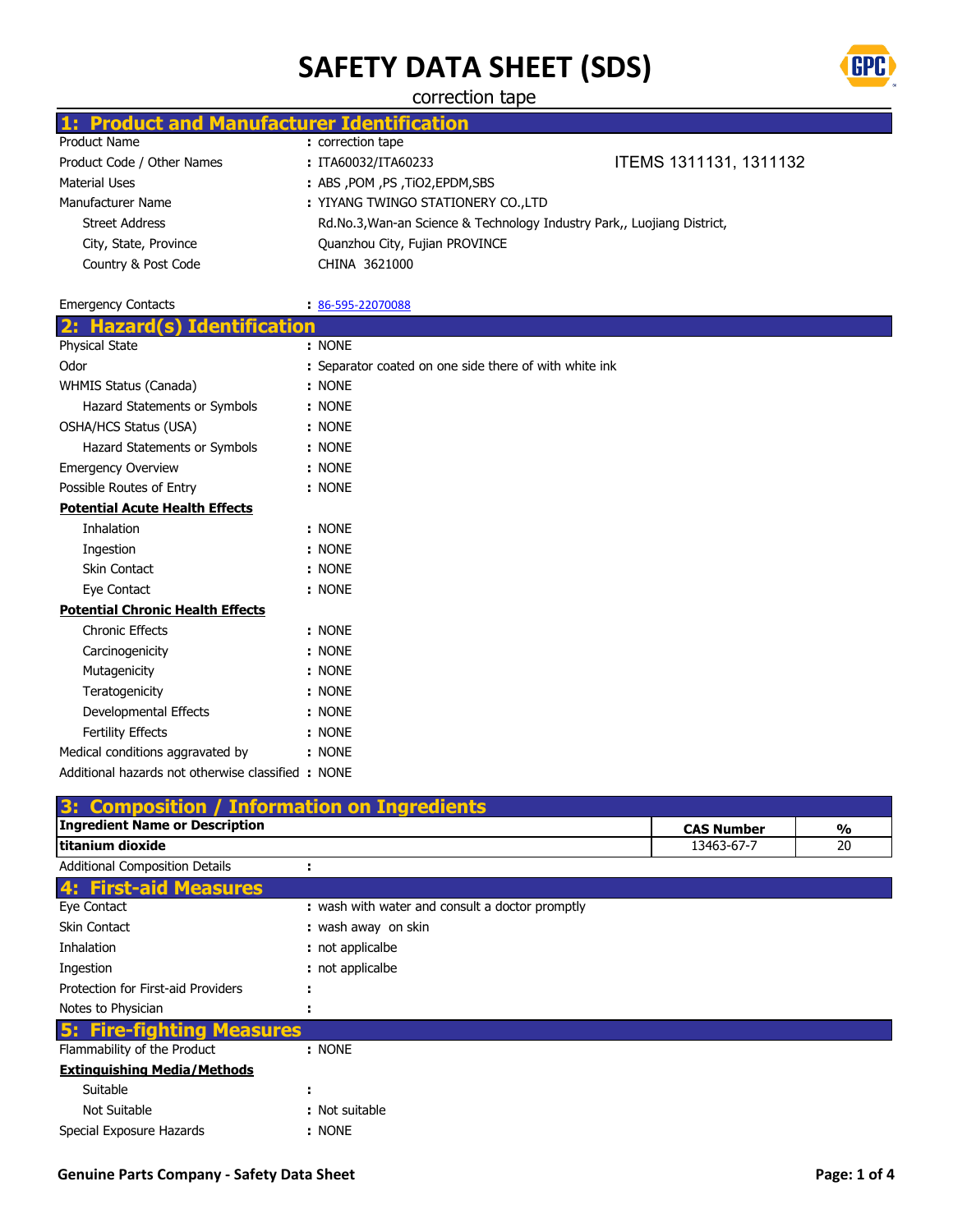

correction tape

| Products of Combustion                                         | : NONE                     |                                               |
|----------------------------------------------------------------|----------------------------|-----------------------------------------------|
| Special Protective Equipment Needed for                        | : NONE                     |                                               |
| Fire-fighters<br>Special Remarks on Fire Hazards               | : NONE                     |                                               |
| Special Remarks on Explosion Hazards                           | : NONE                     |                                               |
| <b>Accidental Release M</b><br>6:                              |                            |                                               |
| <b>Personal Precautions</b>                                    | easures<br>: NONE          |                                               |
| Protective Equipment                                           | : NONE                     |                                               |
| <b>Environmental Precautions</b>                               | : NONE                     |                                               |
| <b>Cleaning / Containing</b>                                   |                            |                                               |
| Small Spill                                                    | : N/A                      |                                               |
| Large Spill                                                    | : N/A                      |                                               |
| <b>Handling</b><br>and                                         |                            |                                               |
| Storage<br>Safe Handling Precautions                           | : NONE                     |                                               |
| Safe Storage Precautions                                       |                            | : should be stored in dark and cool place     |
| <b>Exposure Contro</b>                                         | <b>Personal Protection</b> |                                               |
| <b>Ingredient Name/Description</b>                             |                            |                                               |
| magnesite                                                      |                            | <b>Exposure Limits</b><br>No date available   |
| Recommended Monitoring Procedures                              | : NONE                     |                                               |
| <b>Engineering Measures</b>                                    | : NONE                     |                                               |
| Hygiene Measures                                               | : NONE                     |                                               |
| <b>Personal Protection</b>                                     |                            |                                               |
| Respiratory                                                    | : NONE                     |                                               |
| Hands                                                          | : NONE                     |                                               |
| Eyes                                                           |                            | wash with water and consult a doctor promptly |
| Skin                                                           | : wash away on skin        |                                               |
| <b>Environmental Exposure Controls</b>                         | : NONE                     |                                               |
| <b>Physical and</b><br>9:<br><b>Chem</b>                       | Properties                 |                                               |
| Physical State                                                 | : N/A                      |                                               |
| Flash Point ( <sup>o</sup> C and <sup>o</sup> F)               | : N/A                      |                                               |
| Auto-ignition Temperature ( <sup>o</sup> C and <sup>o</sup> F) | : N/A                      |                                               |
| Flammable Limits                                               | : N/A                      |                                               |
| Color                                                          | : N/A                      |                                               |
| Odor                                                           | : N/A                      |                                               |
| Odor Threshold                                                 | : N/A                      |                                               |
| рH                                                             | : N/A                      |                                               |
| Boiling/Condensing Point ( <sup>o</sup> C and <sup>o</sup> F)  | : N/A                      |                                               |
| Melting/Freezing Point ( <sup>0</sup> C and <sup>0</sup> F)    | : N/A                      |                                               |
| <b>Relative Density</b>                                        | : N/A                      |                                               |
| Vapor Pressure                                                 | : N/A                      |                                               |
| Vapor Density                                                  | : N/A                      |                                               |
| Volatility                                                     | : N/A                      |                                               |
| Evaporation Rate                                               | : N/A                      |                                               |
| Viscosity                                                      | : N/A                      |                                               |
| Pour Point ( <sup>0</sup> C and <sup>0</sup> F)                | : N/A                      |                                               |
| Solubility                                                     | : N/A                      |                                               |
| 10: Stability and<br><b>Reactivity</b>                         |                            |                                               |
| Chemical Stability                                             | : stable                   |                                               |
| Hazardous Polymerization                                       | : not date to available    |                                               |
| Materials to Avoid                                             | not date to available      |                                               |
| Hazardous Decomposition Products                               | : not date to available    |                                               |
|                                                                |                            |                                               |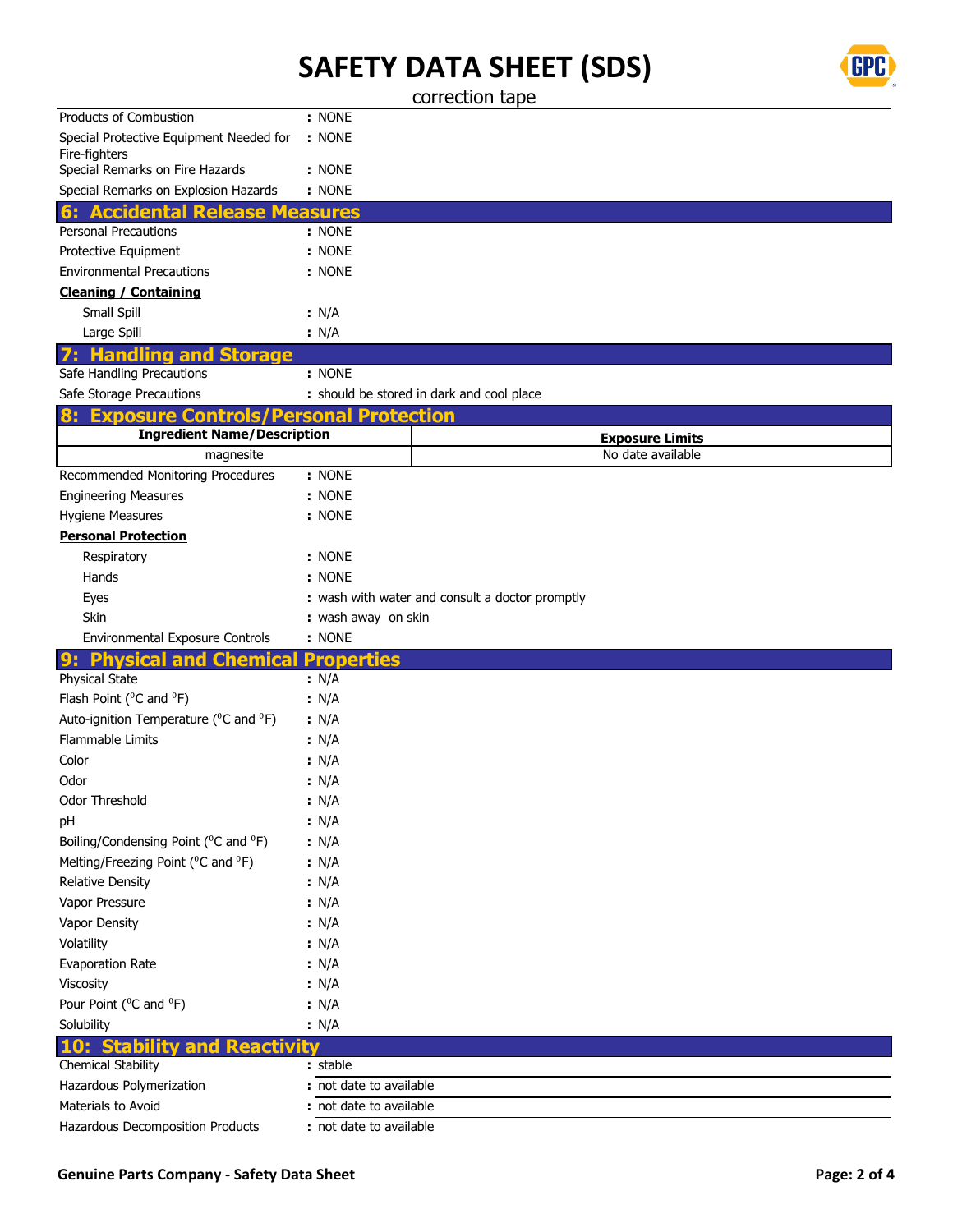

correction tape

| <b>Toxicological Information</b><br>11:                           |              |                                       |             |                                                                     |              |             |            |                                         |
|-------------------------------------------------------------------|--------------|---------------------------------------|-------------|---------------------------------------------------------------------|--------------|-------------|------------|-----------------------------------------|
| <b>Acute Toxicity</b>                                             |              |                                       |             |                                                                     |              |             |            |                                         |
| <b>Product/Ingredient Name</b>                                    |              | <b>Result</b>                         |             | <b>Species</b>                                                      |              | <b>Dose</b> |            | <b>Exposure</b>                         |
|                                                                   |              |                                       |             |                                                                     |              |             |            |                                         |
| <b>Chronic Toxicity</b>                                           |              |                                       |             |                                                                     |              |             |            |                                         |
| Conclusion/Summary                                                | : N/A        |                                       |             |                                                                     |              |             |            |                                         |
| <b>Irritation/Corrosion</b>                                       |              |                                       |             |                                                                     |              |             |            |                                         |
| Conclusion/Summary                                                | : N/A        |                                       |             |                                                                     |              |             |            |                                         |
| <b>Sensitizer</b>                                                 |              |                                       |             |                                                                     |              |             |            |                                         |
| Conclusion/Summary                                                | : N/A        |                                       |             |                                                                     |              |             |            |                                         |
| Carcinogenicity                                                   |              |                                       |             |                                                                     |              |             |            |                                         |
| Conclusion/Summary                                                | : N/A        |                                       |             |                                                                     |              |             |            |                                         |
| <b>Classification</b>                                             |              |                                       |             |                                                                     |              |             |            |                                         |
| <b>Product/Ingredient Name</b>                                    |              | <b>ACGIH</b>                          | <b>IARC</b> | <b>EPA</b>                                                          | <b>NIOSH</b> |             | <b>NTP</b> | <b>OSHA</b>                             |
|                                                                   |              |                                       |             |                                                                     |              |             |            |                                         |
| <b>Mutagenicity</b>                                               |              |                                       |             |                                                                     |              |             |            |                                         |
| Conclusion/Summary                                                | : N/A        |                                       |             |                                                                     |              |             |            |                                         |
| <b>Teratogenicity</b>                                             |              |                                       |             |                                                                     |              |             |            |                                         |
| Conclusion/Summary                                                | : N/A        |                                       |             |                                                                     |              |             |            |                                         |
| <b>Reproductive Toxicity</b>                                      |              |                                       |             |                                                                     |              |             |            |                                         |
| Conclusion/Summary                                                | : N/A        |                                       |             |                                                                     |              |             |            |                                         |
| <b>Ecological Information*</b>                                    |              |                                       |             |                                                                     |              |             |            |                                         |
| <b>Environmental Effects</b>                                      |              |                                       |             |                                                                     |              |             |            |                                         |
| <b>Aquatic Ecotoxicity</b>                                        |              |                                       |             |                                                                     |              |             |            |                                         |
| Conclusion/Summary                                                | : NONE       |                                       |             |                                                                     |              |             |            |                                         |
| <b>Biodegradability</b>                                           |              |                                       |             |                                                                     |              |             |            |                                         |
| Conclusion/Summary                                                | : NONE       |                                       |             |                                                                     |              |             |            |                                         |
| Other Adverse Effects                                             | : NONE       |                                       |             |                                                                     |              |             |            |                                         |
| <b>Disposal Considerations*</b><br>13:                            |              |                                       |             |                                                                     |              |             |            |                                         |
| Waste Disposal                                                    |              |                                       |             | : disposal in accordance with local , state and federal regulations |              |             |            |                                         |
| Additional References/Details                                     | : NONE       |                                       |             |                                                                     |              |             |            |                                         |
| <b>Transport Information*</b><br>14:                              |              |                                       |             |                                                                     |              |             |            |                                         |
| <b>Regulatory Information</b>                                     | <b>UN#</b>   | <b>Proper Shipping</b><br><b>Name</b> |             | <b>Classes</b>                                                      | PG           |             | Label      | <b>Additional</b><br><b>Information</b> |
| TDG Classification                                                |              |                                       |             |                                                                     |              |             |            |                                         |
| <b>DOT Classification</b>                                         |              |                                       |             |                                                                     |              |             |            |                                         |
| <b>Special Precautions</b>                                        | : no special |                                       |             |                                                                     |              |             |            |                                         |
| <b>Regulatory Information*</b>                                    |              |                                       |             |                                                                     |              |             |            |                                         |
| <b>United States</b>                                              |              |                                       |             |                                                                     |              |             |            |                                         |
| <b>HCS Classification</b>                                         | : N/A        |                                       |             |                                                                     |              |             |            |                                         |
| <b>Canada</b>                                                     |              |                                       |             |                                                                     |              |             |            |                                         |
| <b>WHMIS Classification</b>                                       | $\cdot$ N/A  |                                       |             |                                                                     |              |             |            |                                         |
| <b>International Requlations</b>                                  |              |                                       |             |                                                                     |              |             |            |                                         |
| Canada Inventory                                                  | : NONE       |                                       |             |                                                                     |              |             |            |                                         |
| United States Inventory (TSCA 8b)                                 | : NONE       |                                       |             |                                                                     |              |             |            |                                         |
| Europe Inventory                                                  | : NONE       |                                       |             |                                                                     |              |             |            |                                         |
| <b>Additional Regulatory Statements</b>                           | : NONE       |                                       |             |                                                                     |              |             |            |                                         |
|                                                                   |              |                                       |             |                                                                     |              |             |            |                                         |
| <b>Other Information</b><br>Hazardous Material Information System | : NONE       |                                       |             |                                                                     |              |             |            |                                         |
| (United States)                                                   |              |                                       |             |                                                                     |              |             |            |                                         |
| National Fire Protection Association<br>(United States)           | : NONE       |                                       |             |                                                                     |              |             |            |                                         |